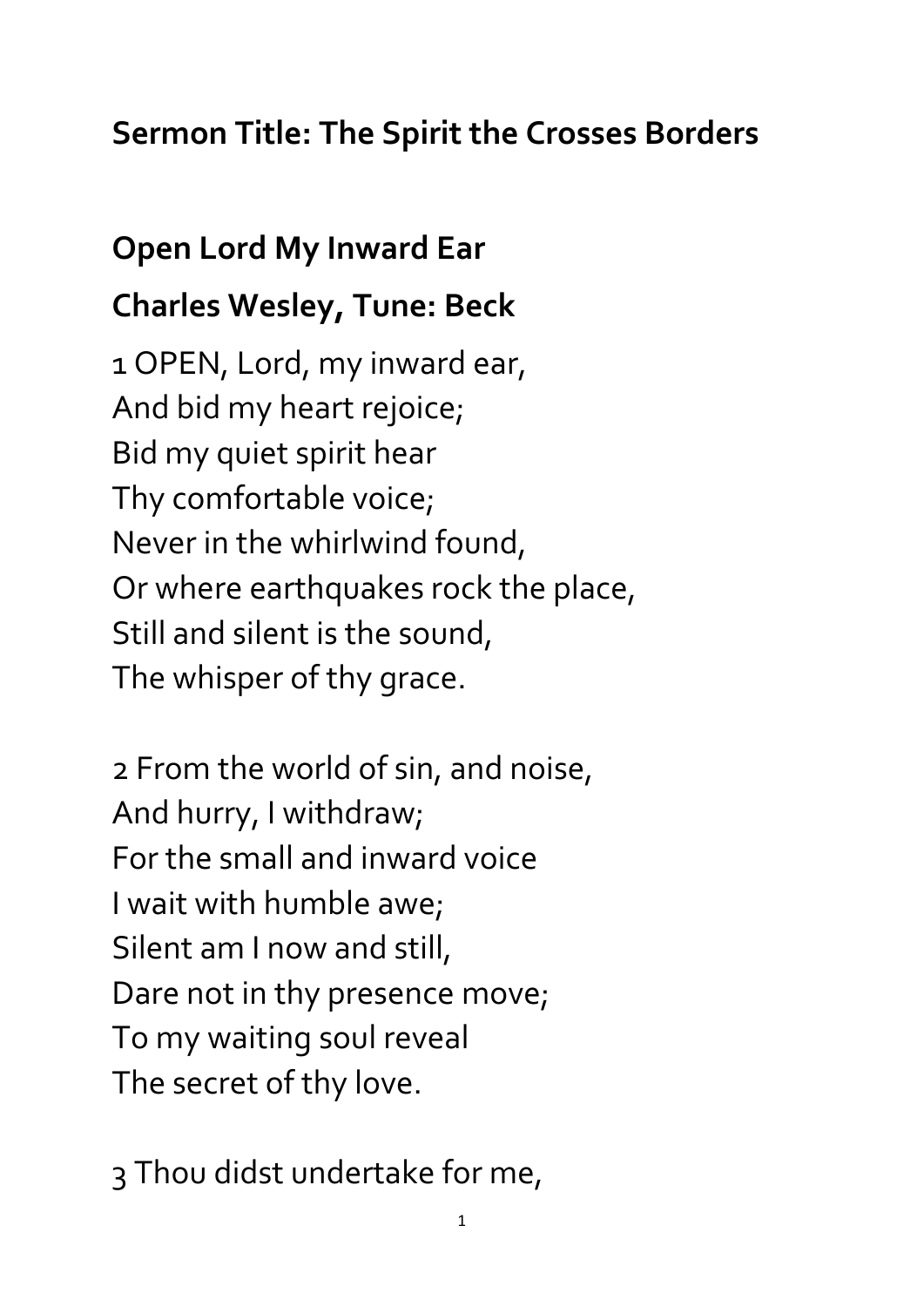For me to death wast sold; Wisdom in a mystery Of bleeding love unfold; Teach the lesson of thy cross, Let me die with thee to reign; All things let me count but loss, So I may thee regain.

4 Show me, as my soul can bear, The depth of inbred sin! All the unbelief declare, The pride that lurks within; Take me, whom thyself hast bought, Bring into captivity Every high aspiring thought, That would not stoop to thee.

5 Lord, my time is in thy hand, My soul to thee convert; Thou canst make me understand, Though I am slow of heart; Thine in whom I live and move, Thine the work, the praise is thine;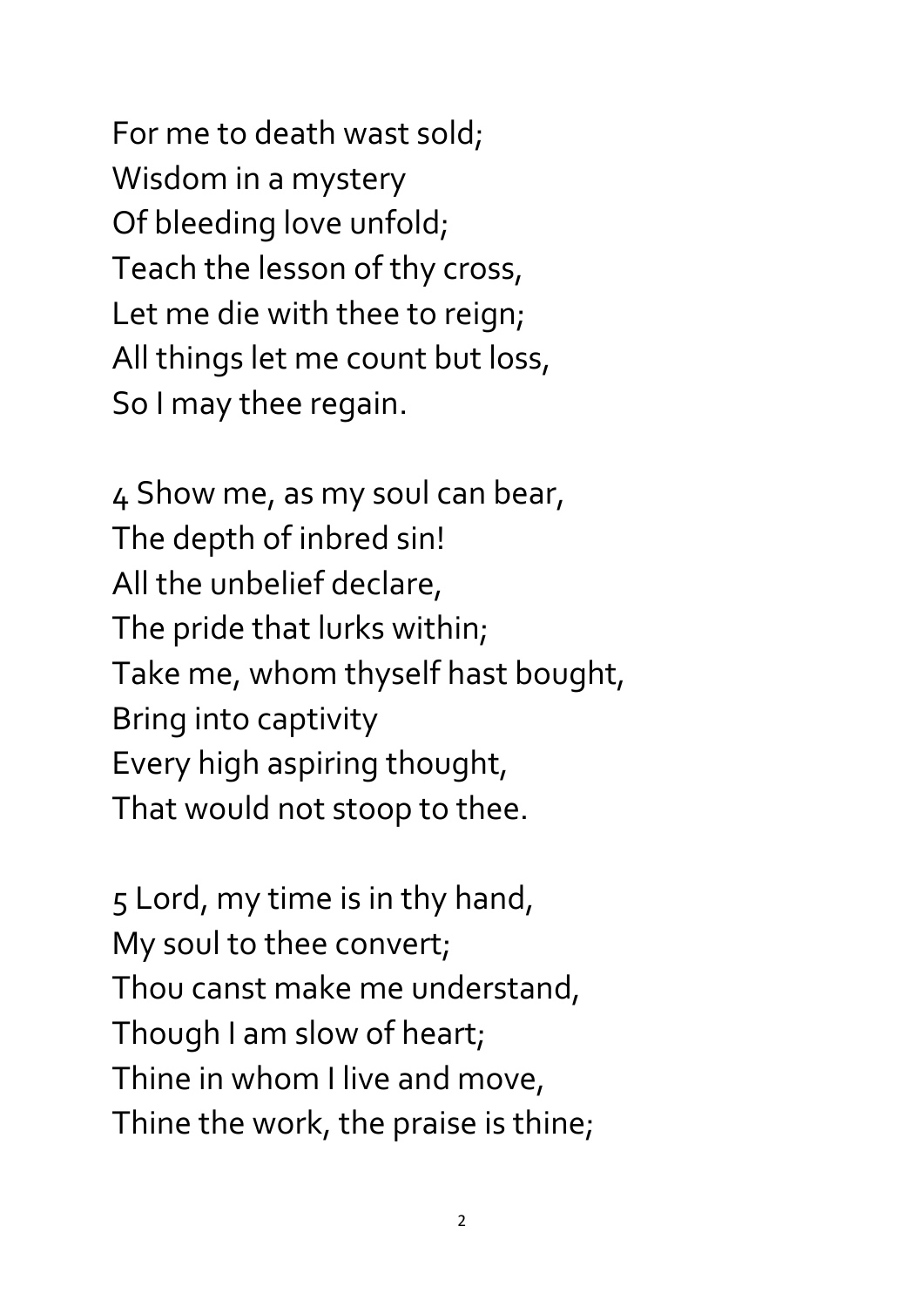Thou art wisdom, power, and love, And all thou art is mine.

# **We turn to you O God of every nation**

## **Text: Fred Kaan; Melody: Intercessor**

We turn to you, O God of every nation, Giver of life and origin of good; Your love is at the heart of all creation, Your hurt is broken neighbourhood.

We turn to you, that we may be forgiven For crucifying others in Christ's name. We know that we have never wholly striven, Forgetting self, to count another's pain.

Free every heart from pride and self-reliance, Our ways of thought inspire with simple grace Break down among us barriers of defiance, Speak to the soul of all the human race.

Teach us, good Lord, to serve the need of others, Help us to give and not to count the cost. Unite us all, as fellow human neighbours, Defeat our Babel with your Pentecost.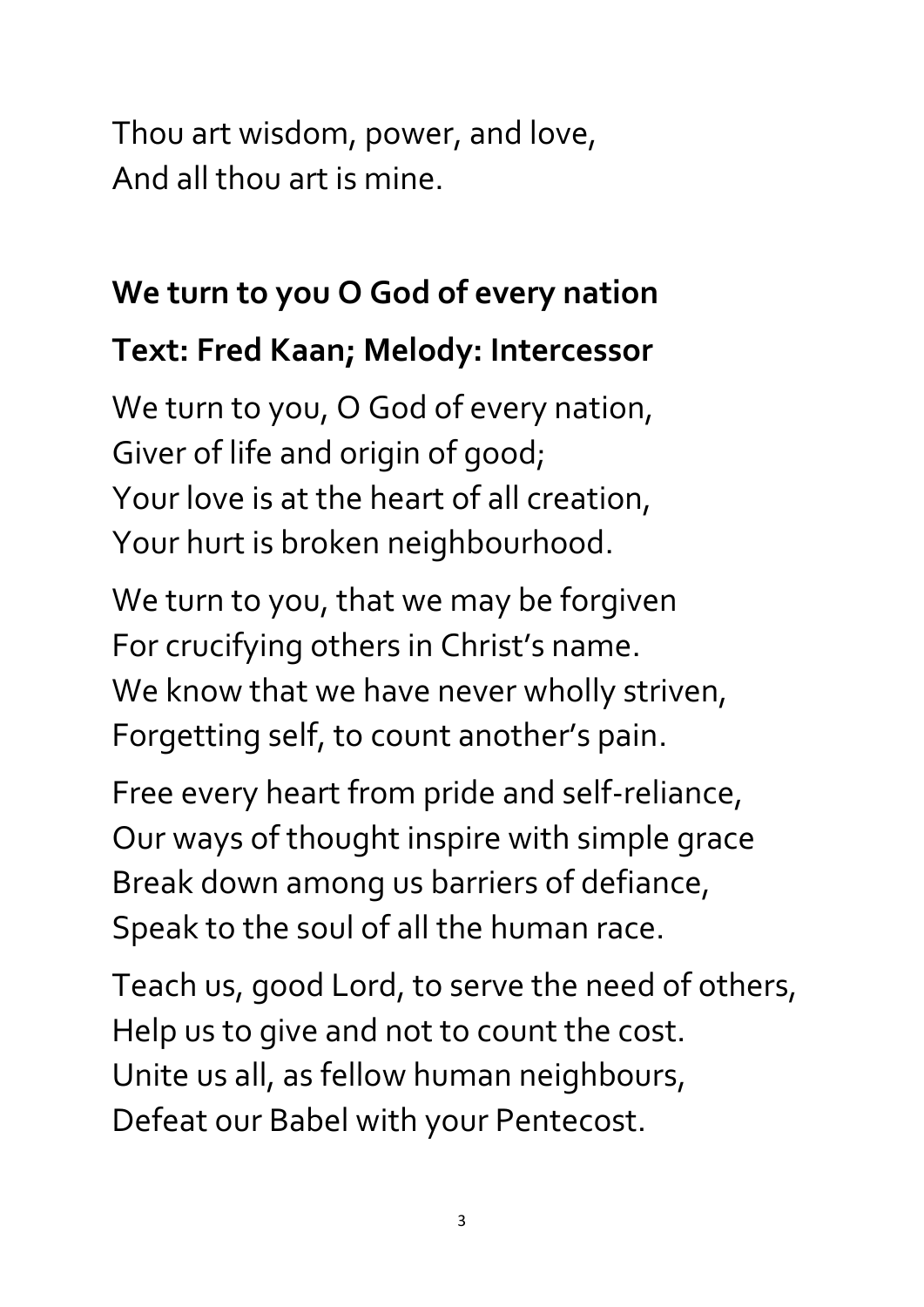### **Acts 2.2-21**

2When the day of Pentecost had come, they were all together in one place. <sup>2</sup>And suddenly from heaven there came a sound like the rush of a violent wind, and it filled the entire house where they were sitting. <sup>3</sup>Divided tongues, as of fire, appeared among them, and a tongue rested on each of them. <sup>4</sup>All of them were filled with the Holy Spirit and began to speak in other languages, as the Spirit gave them ability.

5 Now there were devout Jews from every nation under heaven living in Jerusalem. <sup>6</sup>And at this sound the crowd gathered and was bewildered, because each one heard them speaking in the native language of each. <sup>7</sup>Amazed and astonished, they asked, 'Are not all these who are speaking Galileans? <sup>8</sup>And how is it that we hear, each of us, in our own native language? <sup>9</sup>Parthians, Medes, Elamites, and residents of Mesopotamia, Judea and Cappadocia, Pontus and Asia, <sup>10</sup>Phrygia and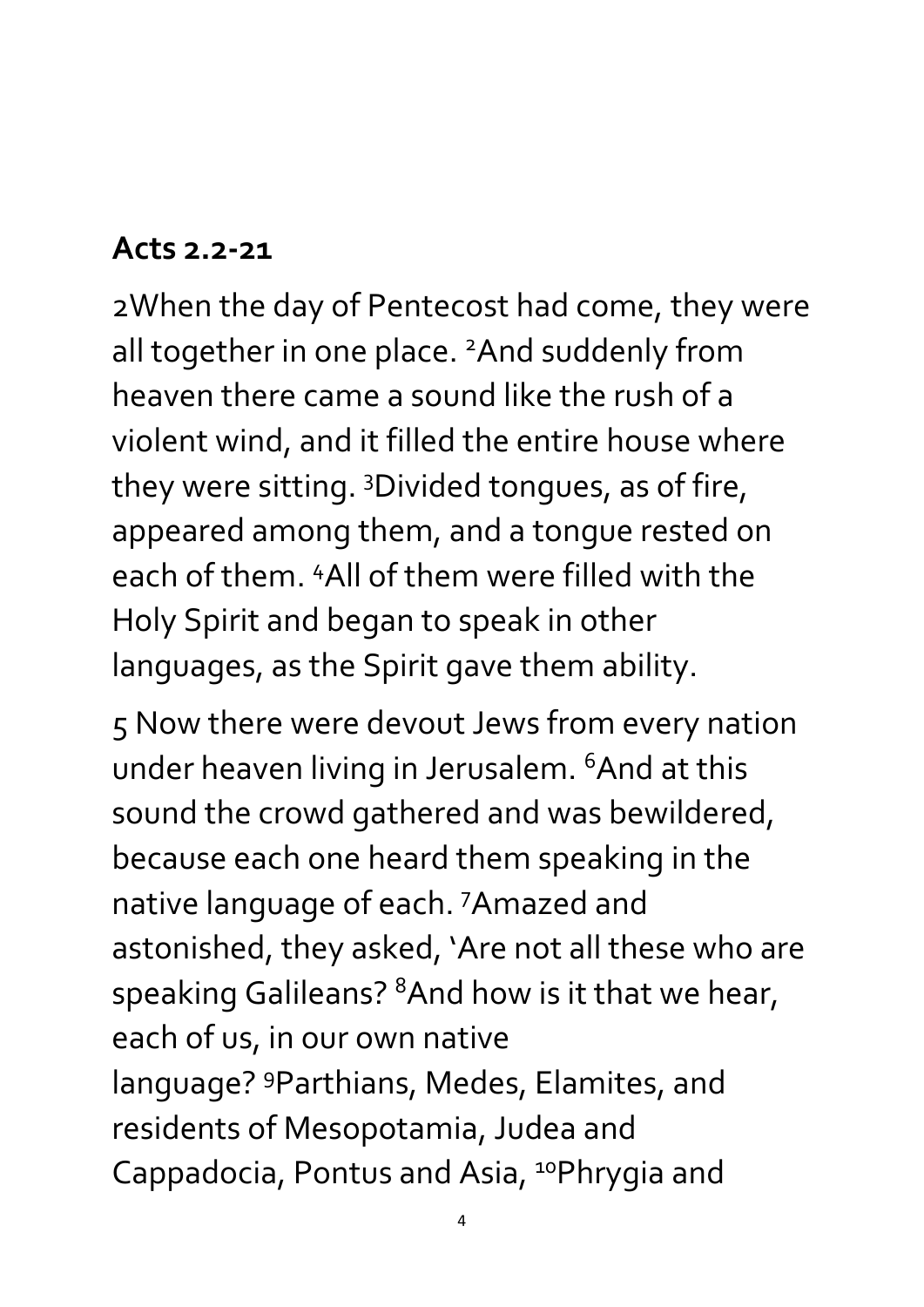Pamphylia, Egypt and the parts of Libya belonging to Cyrene, and visitors from Rome, both Jews and proselytes, <sup>11</sup>Cretans and Arabsin our own languages we hear them speaking about God's deeds of power.' <sup>12</sup>All were amazed and perplexed, saying to one another, 'What does this mean?' <sup>13</sup>But others sneered and said, 'They are filled with new wine.'

14 But Peter, standing with the eleven, raised his voice and addressed them: 'Men of Judea and all who live in Jerusalem, let this be known to you, and listen to what I say.  $15$ Indeed, these are not drunk, as you suppose, for it is only nine o'clock in the morning.  $16N$ o, this is what was spoken through the prophet Joel:

<sup>17</sup> "In the last days it will be, God declares, that I will pour out my Spirit upon all flesh,

 and your sons and your daughters shall prophesy,

and your young men shall see visions,

and your old men shall dream dreams.

<sup>18</sup> Even upon my slaves, both men and women,

in those days I will pour out my Spirit;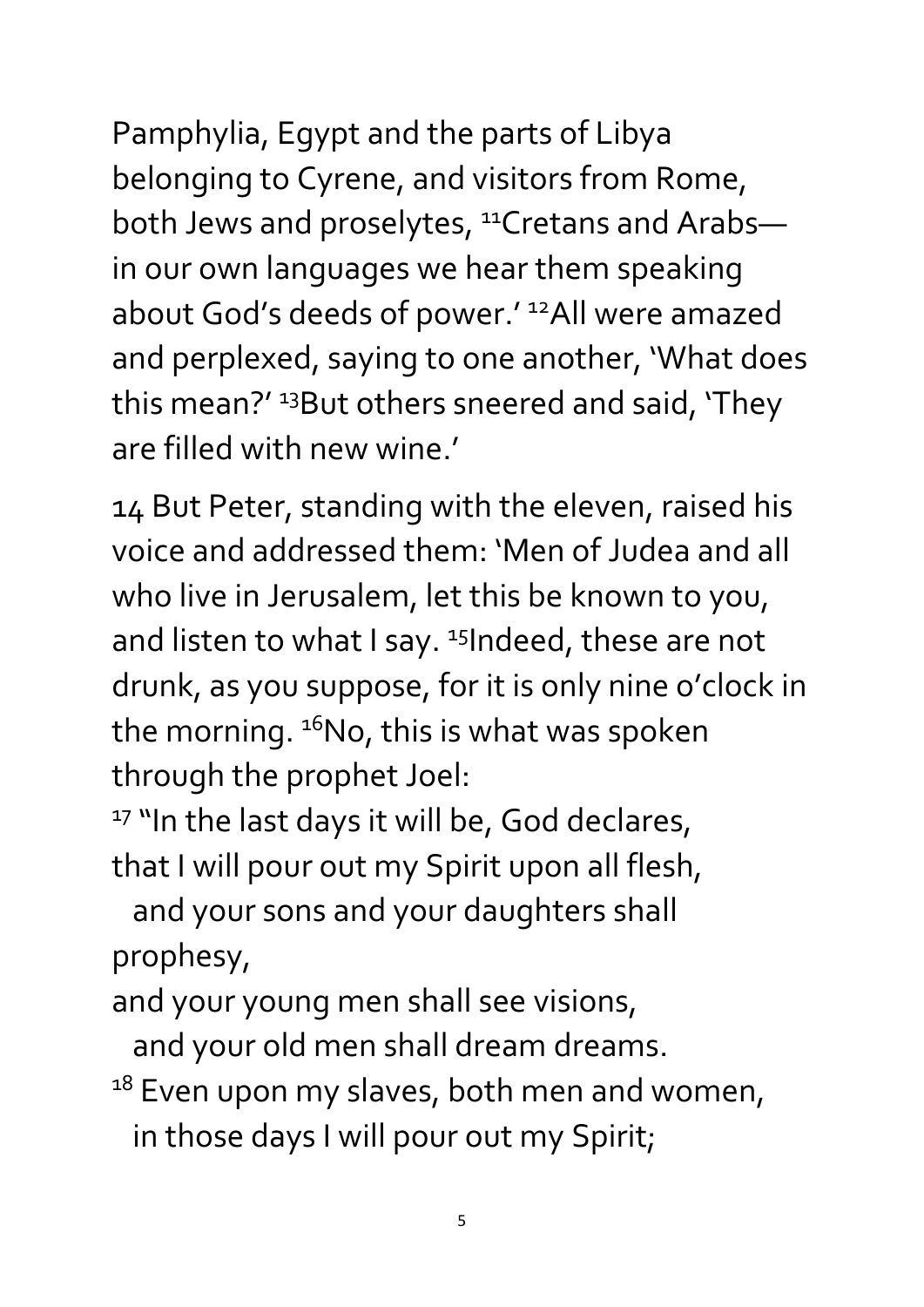and they shall prophesy.

<sup>19</sup> And I will show portents in the heaven above and signs on the earth below,

blood, and fire, and smoky mist.

<sup>20</sup> The sun shall be turned to darkness and the moon to blood,

 before the coming of the Lord's great and glorious day.

<sup>21</sup> Then everyone who calls on the name of the Lord shall be saved."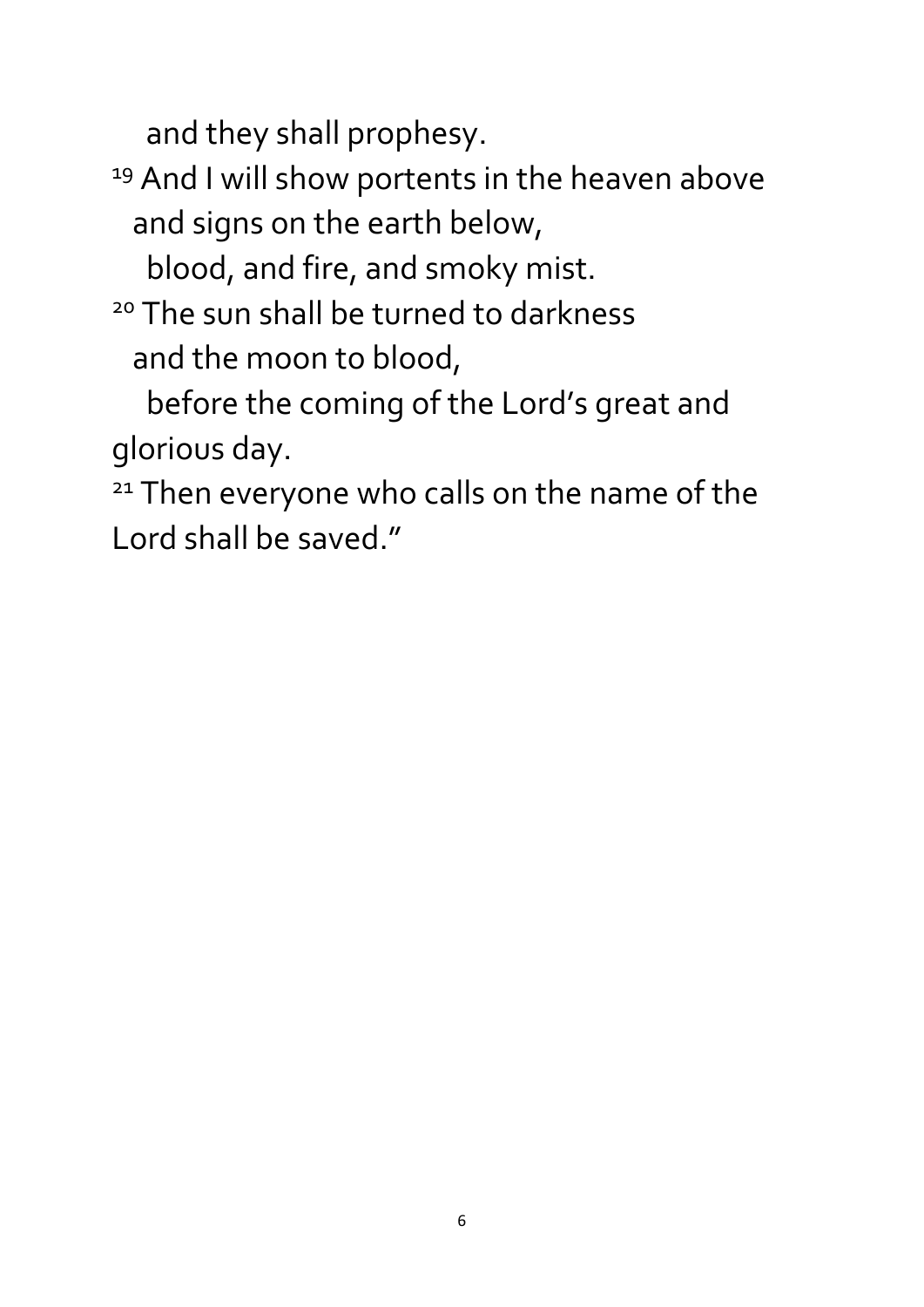So what am I doing here?

This is perhaps a question we are all asking ourselves on this Jubilee weekend when we could be on the river, or on a city break, or still in bed…. What am I doing here?

As I ask myself the question there are various levels at which I seem to need an answer for myself:

There is the question of place:

What is a Methodist doing in a Cambridge – a place to which John Wesley was refused admittance by the Puritans of his day – and which he subsequently avoided like the plague?

And then there is the question of the occasion:

What is a non-conformist doing preaching in the established church as we celebrate the Queen's Jubilee?

Or what is a white person doing preaching the Ramsden sermon that celebrates the extension of the Christian faith into the Commonwealth – a white person who has worked hard as part of the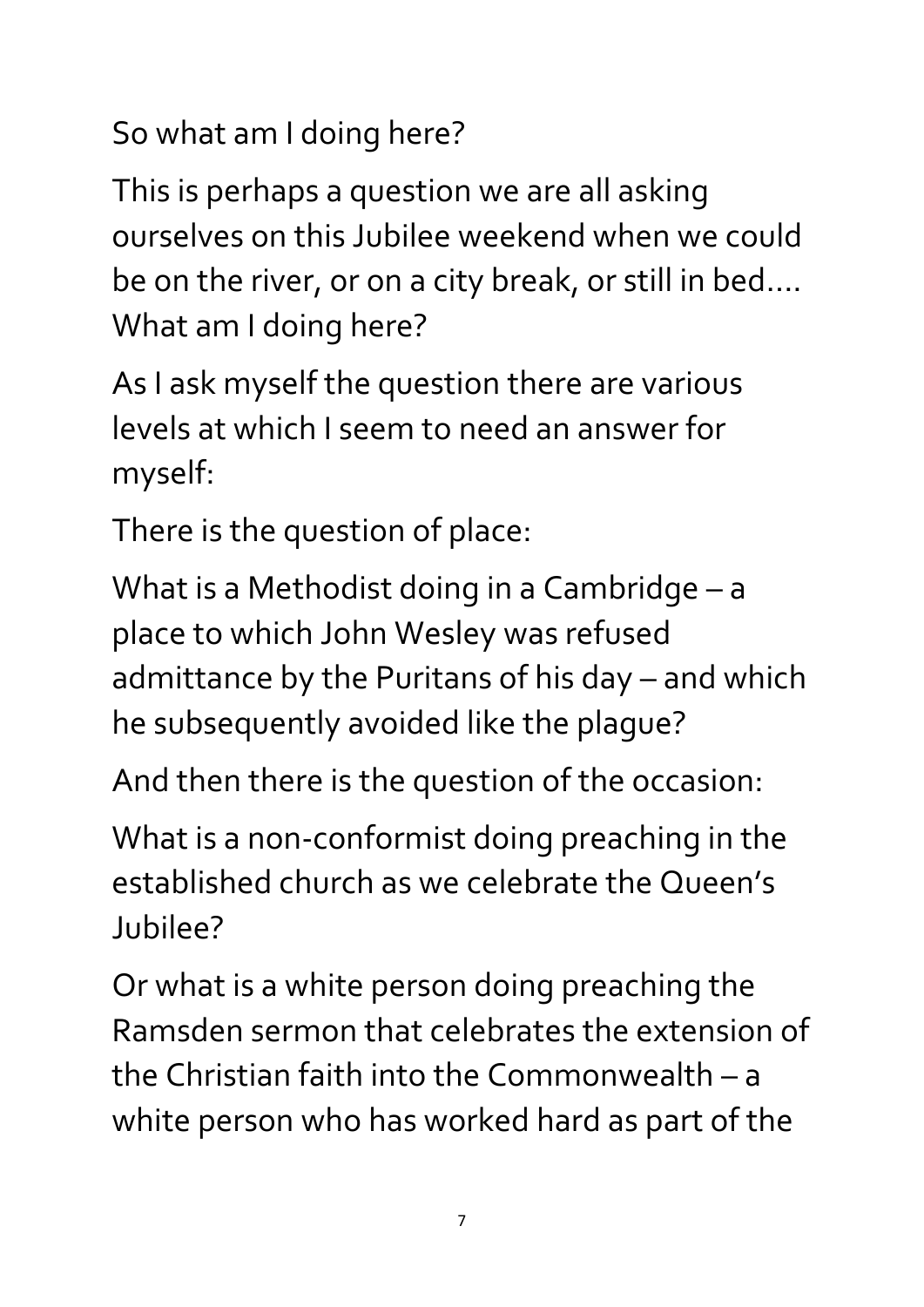preaching syndicate to see that voices from other parts of the world speak on their own behalf?

And then there is the question of the text:

What is a woman doing speaking on a text that has taken the witness of the women at the empty tomb of Easter Day and platformed a man to speak solely to men?

Or what is a member of the Cambridge Theological Federation, committed to interfaith dialogue, doing speaking on a text that has been used to redefine Israel not only to include the Gentiles but to supercede Judaism?

Or a what is a member of a Wesley House that seeks to decolonize theology doing preaching on a text that has been used to legitimise the colonising of peoples across the world by conquistadores of every first world nation hungry for gold, and missionaries of every denomination, hungry for souls?

What am I doing here?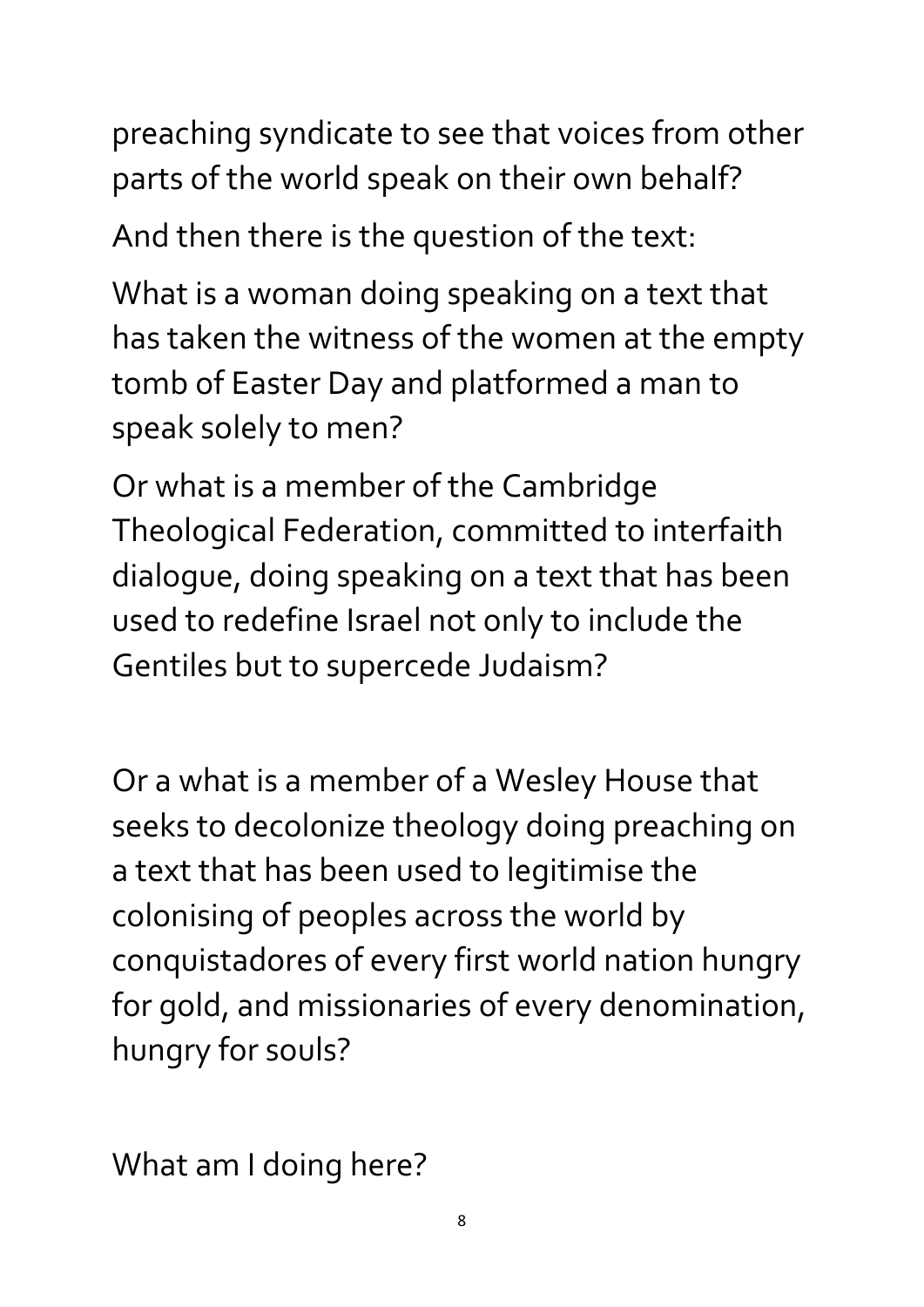I am here both because I belong… and because I don't.

Because, by both circumstance, and by choice, I *choose* to inhabit borderlands which are the domain of the spirit and the promise of a better world.

Your intended preacher for today was Bishop Minerva Carcaño, a Mexican American woman from the borderlands of the Valley – that ravaged and disputed land between the Nueces River and the Rio Grande – territory that was once Indian, then Mexican, then Texan, now part of the United States. Bishop Carcaño is someone who embodies far more visibly than I can ever do, a way of life that crosses borders every day – of language; of culture; of gender barriers. A Mexican-American bishop in a white majority church in a white man's land in which Hispanic children, like black children are of less consequence than the lobbies that pay to keep guns in the hands of white supremacists and the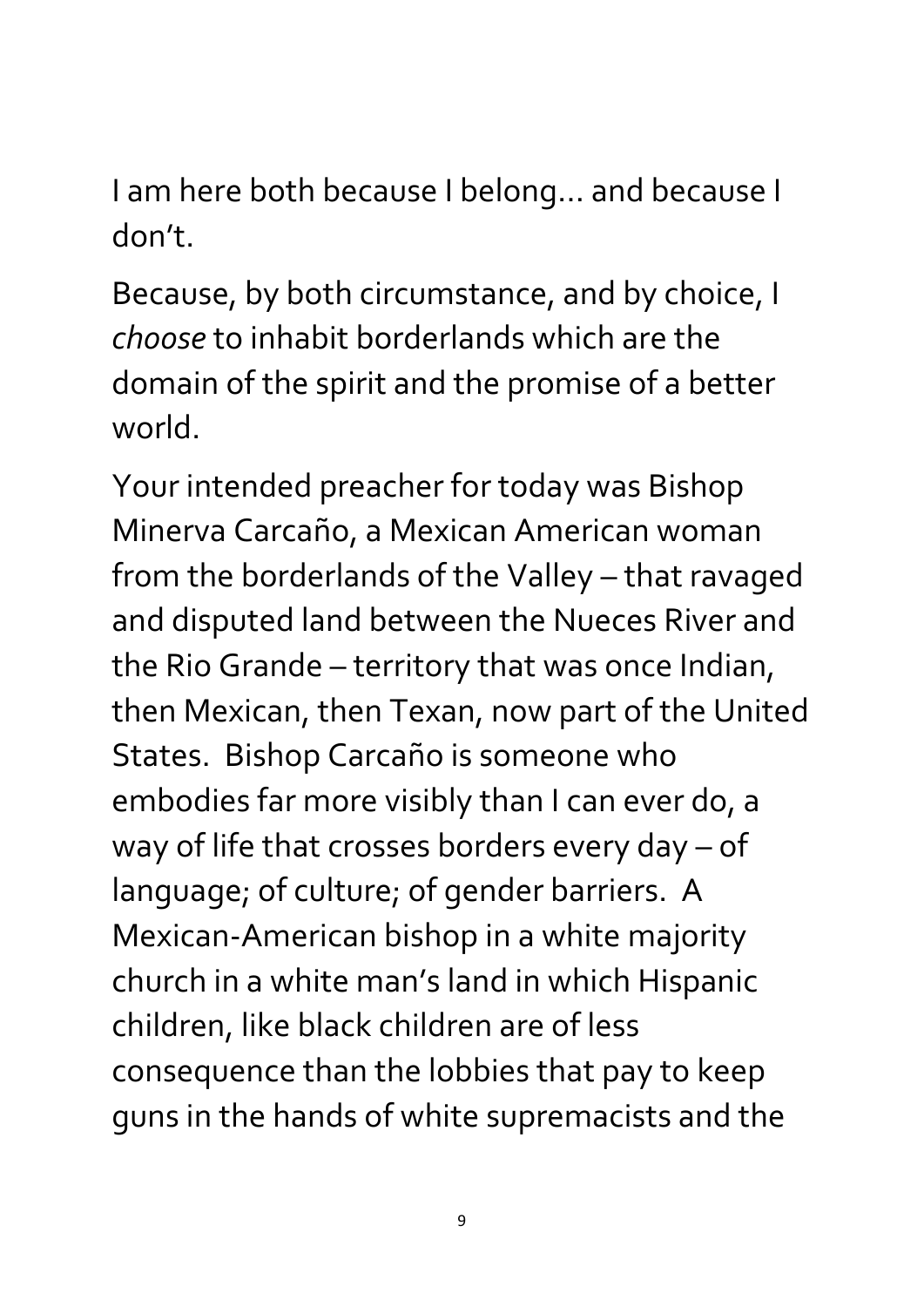political forces that keep critical race theory out of the classroom.

I hope that one day she will stand here and bring you a sermon that begins from somewhere else, but, today, as a child of this nation, and as a graduate member of this university, and as an heir of the western intellectual paradigm, I must start from here.

But, 'here' is not a simple place because the journeys which as Principal of Wesley House I have been obliged to make these last ten years since Wesley House was refounded and refocused upon research and education in the global Wesleyan family, these journeys have invited me to cross borders, not only in the literal sense as I have visited the United States and Mexico, Zimbabwe and South Africa, Kenya and Tanzania, South Korea and Japan, but in the internal sense as I have developed relationships and been invited to see the world from other points of view. Journeys which have complexified my sense of where I belong and enriched it to the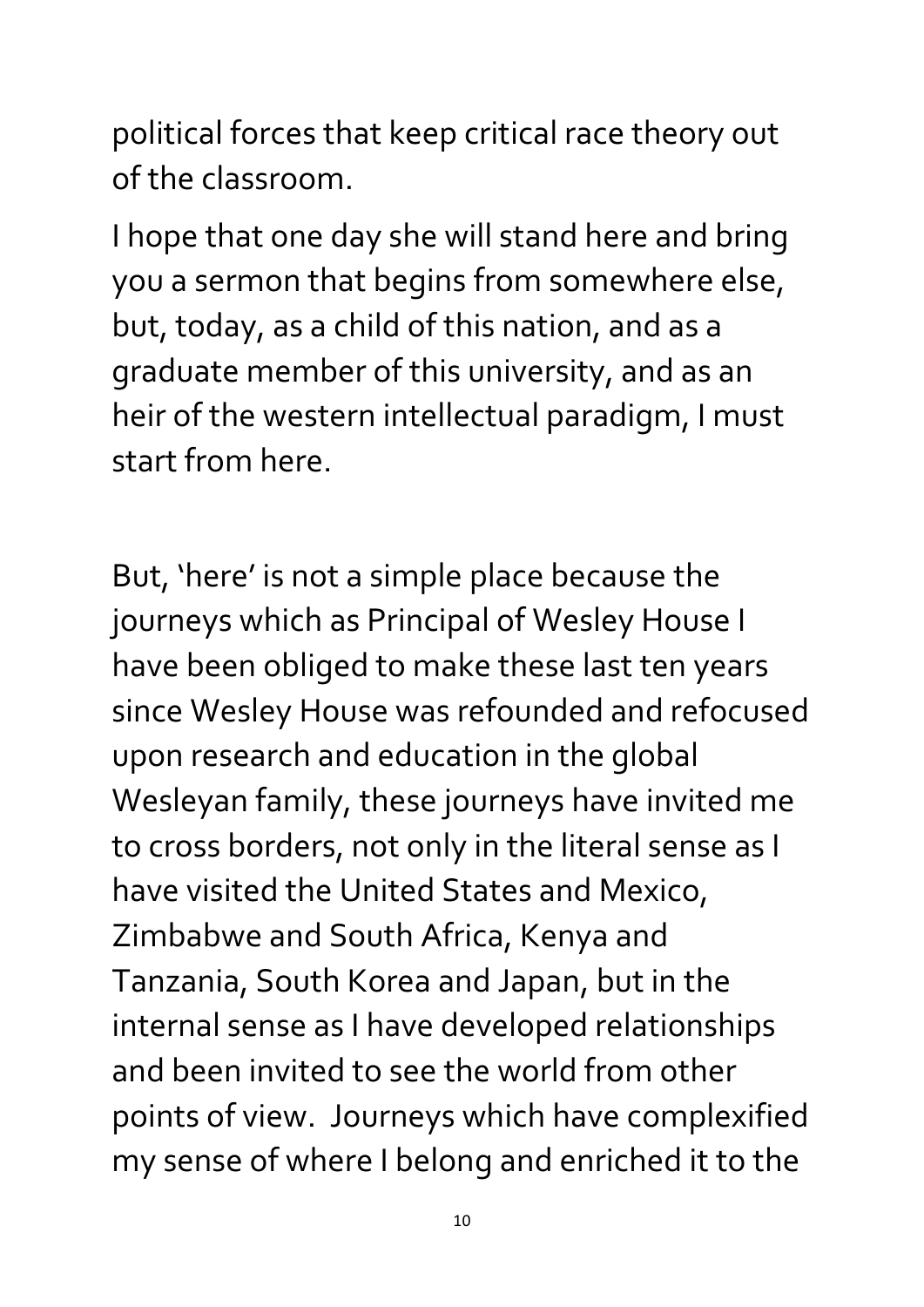extent that 'home' is no longer a simple proposition, if it ever was.

On these travels, I have been to the Valley. To that desert of mesquite trees where the wind blows and the dust swirls and the herons and the ibis and the egrets fly. I have been to Border land Park where the wire mesh that separates Tijana from San Diego is so fine that not even fingers can touch even as the pelicans fly nonchalantly over the fence that extends even into the sea. I have crossed the Rio Grande on foot at Nuevo Progresso and made the journey back again – a gringo in a queue of mestizas of Mexican/Indian descent – people who were born here - who stand and stand in line in the sweltering heat. And I have been convicted of the privilege of my birth and my passport and my education on this border where, as Gloria Anzaldúa puts it, the first world rubs against the third world to make an 'open wound' that never heals.

Yet, this, like other borders around the world, has become a border that I enter by choice and do not simply cross –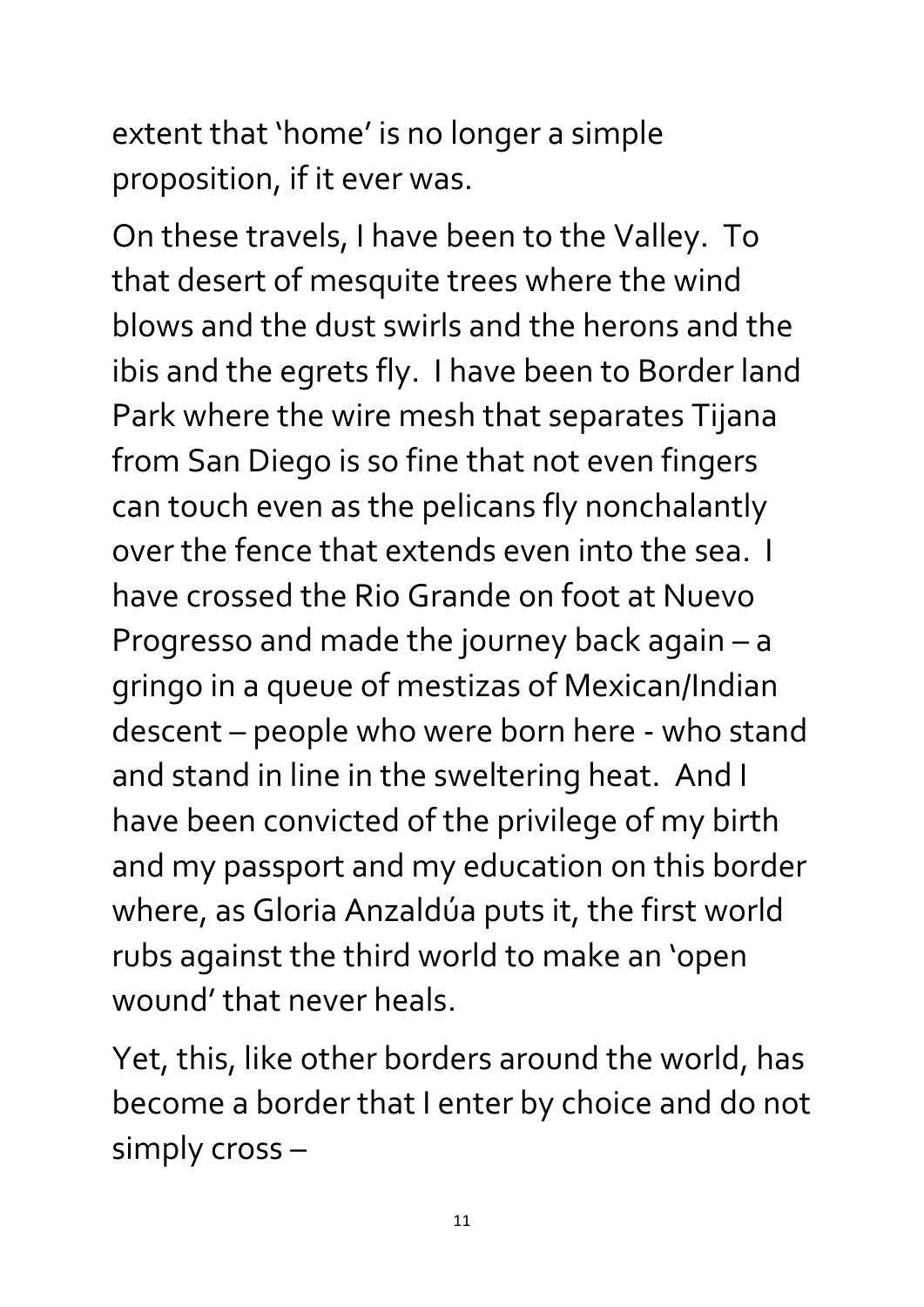a place in which I cannot abrogate the richness of the intellectual life to which I an heir, nor the democratic institutions that grant the human rights and huge freedoms from I benefit– but in which borderland I cannot ignore the self deceptions and violence on which the edifice of the West has been built and is maintained and which is seen all too clearly by those whose land or self determination was stolen or treatied away, who remain without rights or voice on the other side of the fences we build, wherever borders are drawn between those we will treat as people, and those we will process.

Christianity, of course, has played its part in bolstering the hegemony of the West, of the white, of the patriarchal, of the hetero-normative and of the lie that truth is one – something I learned from Janet Soskice, when studying the Tripos in the Divinity Faculty here was that, 'the truth looks different from here' – a foundation that has led me to think that any insistence on a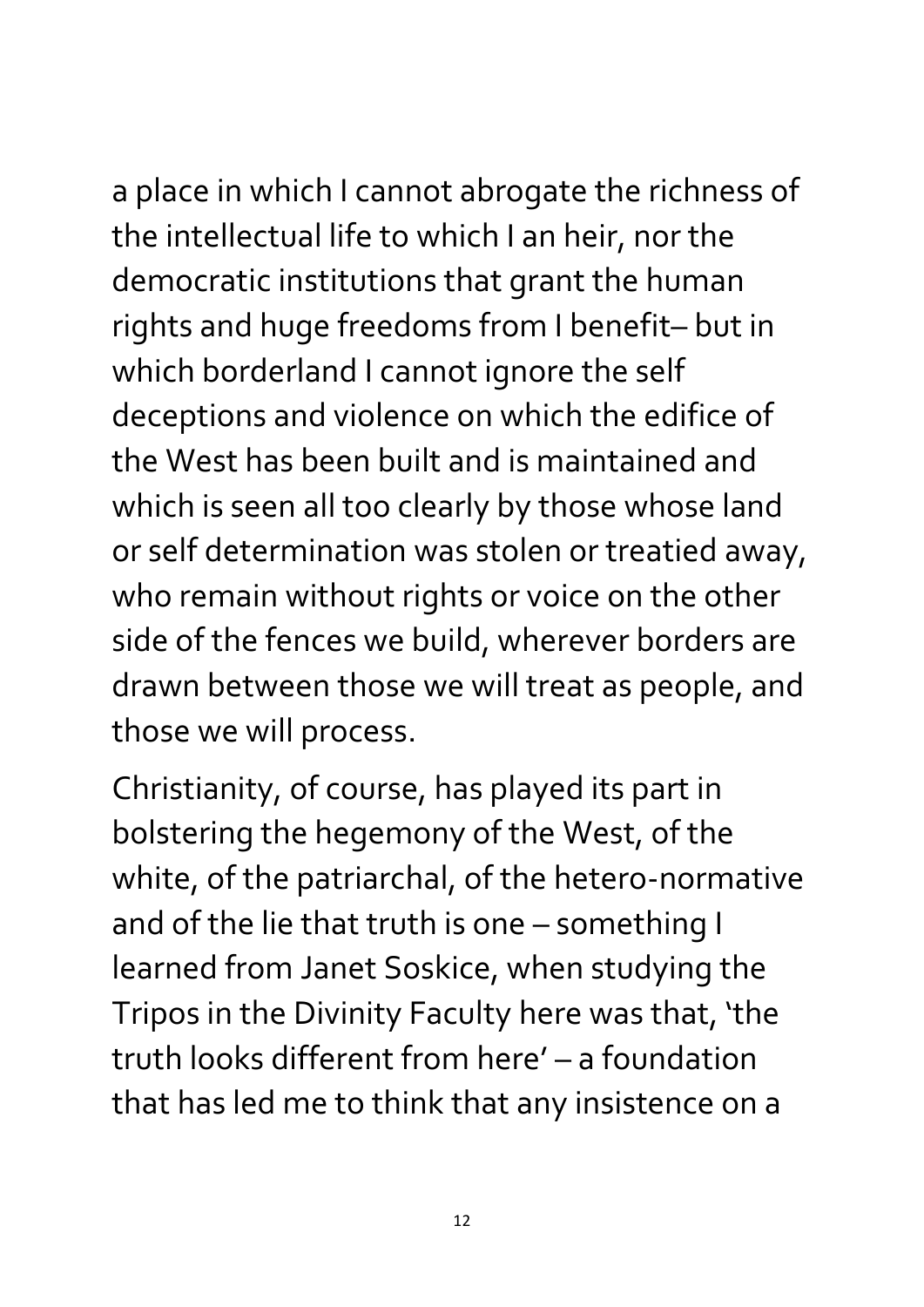single totalising narrative is nothing short of fascism – whatever clothes it might wear.

And we can read this text, set for Pentecost, in that light. Pentecost, the name of a Jewish festival which Christians have appropriated, for our hegemonizing narrative. For here the many voices of Babel are defeated by the unifying language of the Spirit. Here starts the Church, built on Peter the Rock, legitimating his claim in Jerusalem, the centre of the religious landscape, now heard, representatively by all the known world (well, its men, anyway); and it is one short leap to Christendom and one short leap to the scramble for Africa and another to the neoconservative political ideologies that cloaked in evangelical Christianity seek to suppress all voices and histories but their own.

And if this is so, then why am I here? professing Christian faith? Preaching this text, on this day?

I am here because even in this text there are other voices and stories if we would listen to them, or let different others help us find them, of oneness that is not built on homogeneity or maintained by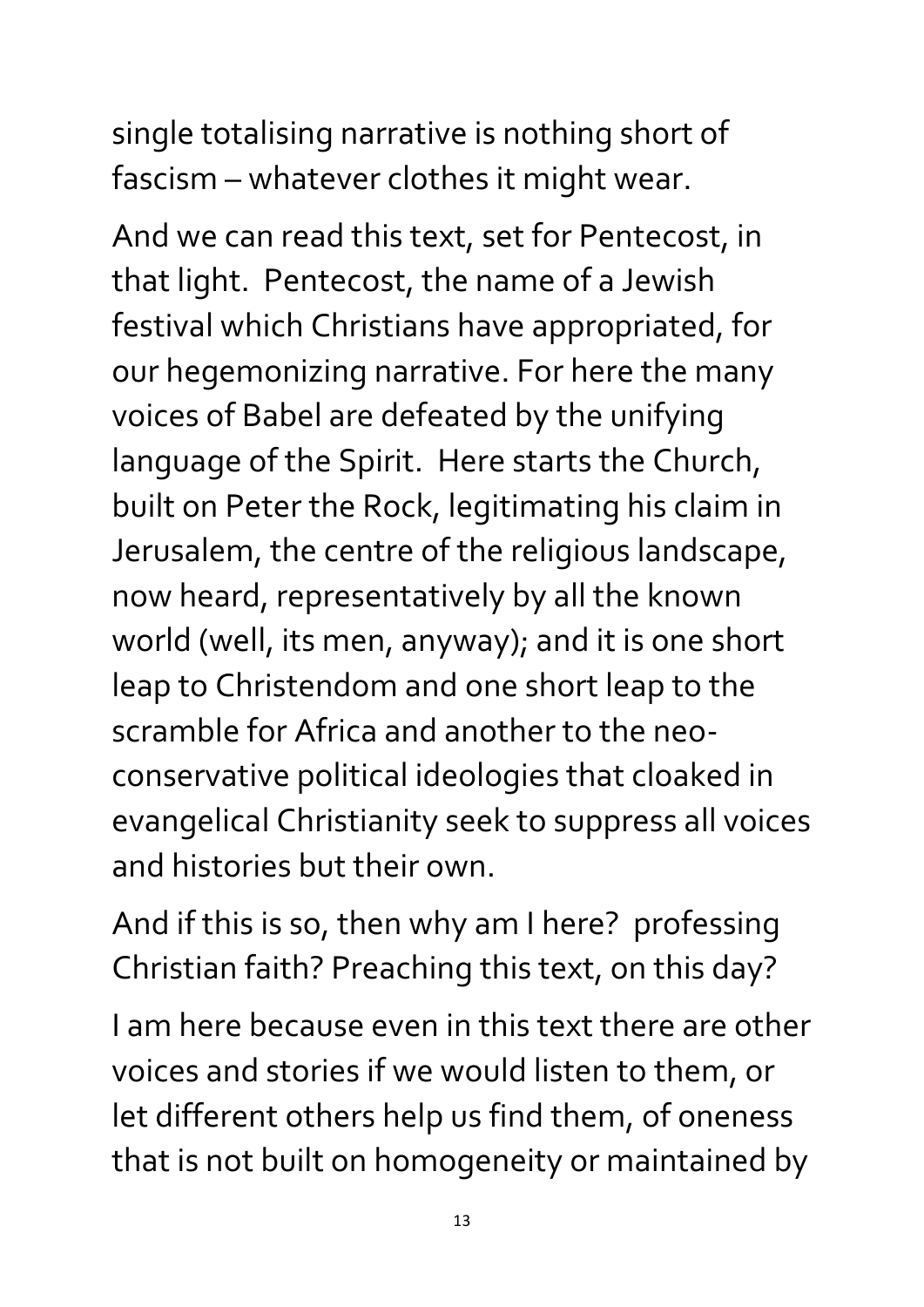cultural purity, or defended by fences and other more persuasive security measures.

Because here in this text is communication that does not require everyone to speak English or assume that the gospel should be extended from here; here are cultural identities that need not be surrendered to a dominant culture – even a Christian one; and here is a way of living that is not founded on a man called Rock, but which relies on a Spirit that crosses borders as easily as a pelican can lift itself above the sea.

Of course the rationalists and gatekeepers of the day dismissed this heart to heart communication in which the humanity of the other is recognised and the borders between nations and identities are softened and a sense of belonging and solidarity is created with all things seen and unseen, of course the rationalists dismissed the experience as drunkenness. What else could it be? How could this be of God? How dangerous to the carefully constructed order of things would it be for this Spirit to be poured out on all flesh?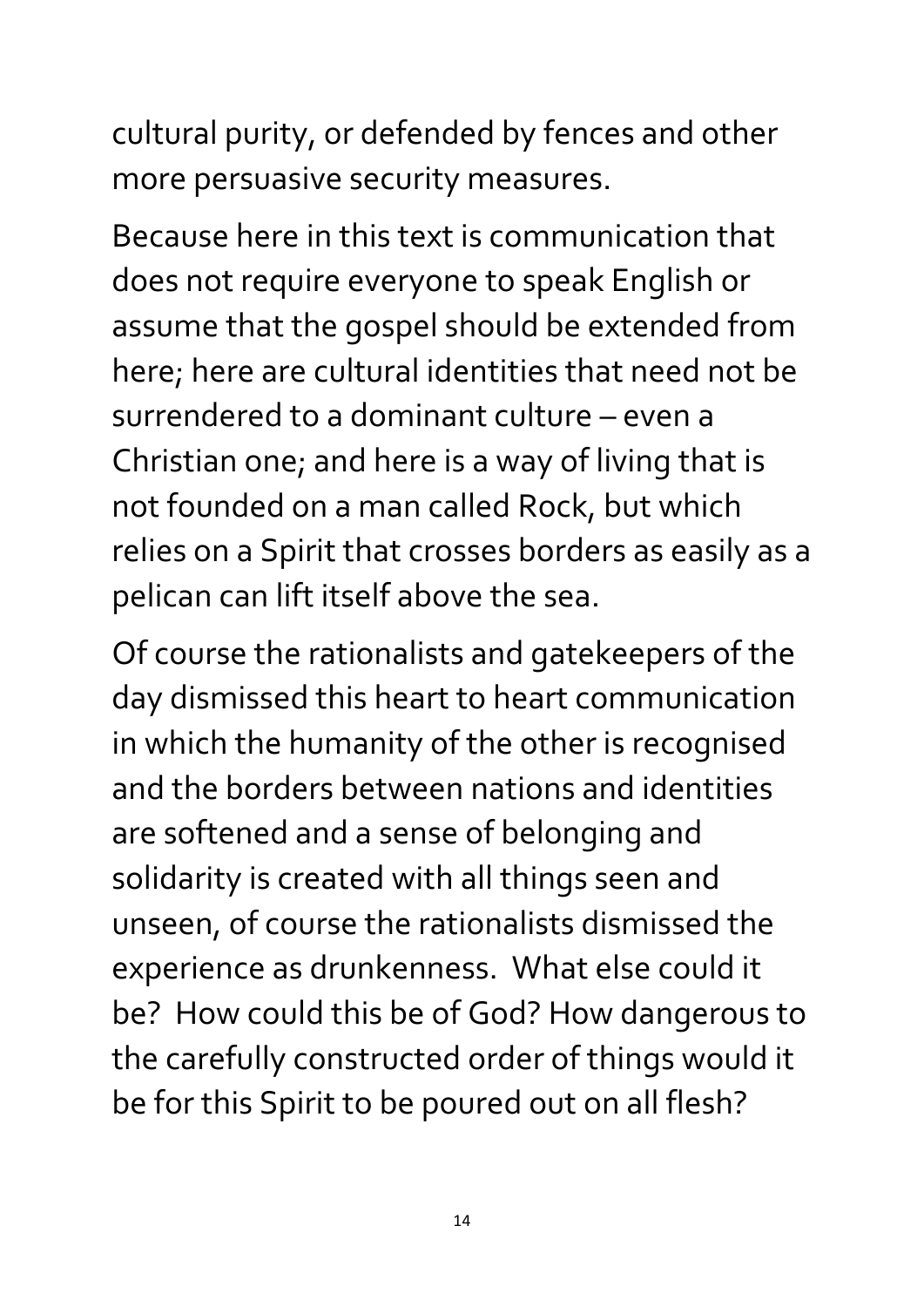How many self deceptions and vested interests would fall?

Just as the rationalists of John Wesley's day dismissed him as an enthusiast and banned him from preaching the University sermon in Oxford; just as the women were dismissed on that first Easter day with their visions of angels and stories of an empty tomb; just as the spiritualities of indigenous peoples everywhere are discounted by western experts who export their sterile solutions to everything from peace making to farming, when the truth looks different from here… when not merely crossing borders of language and culture and paradigms of thought but entering into those borderlands might be the generative place in which this spirit is at work, weaving together the fibres of a better world.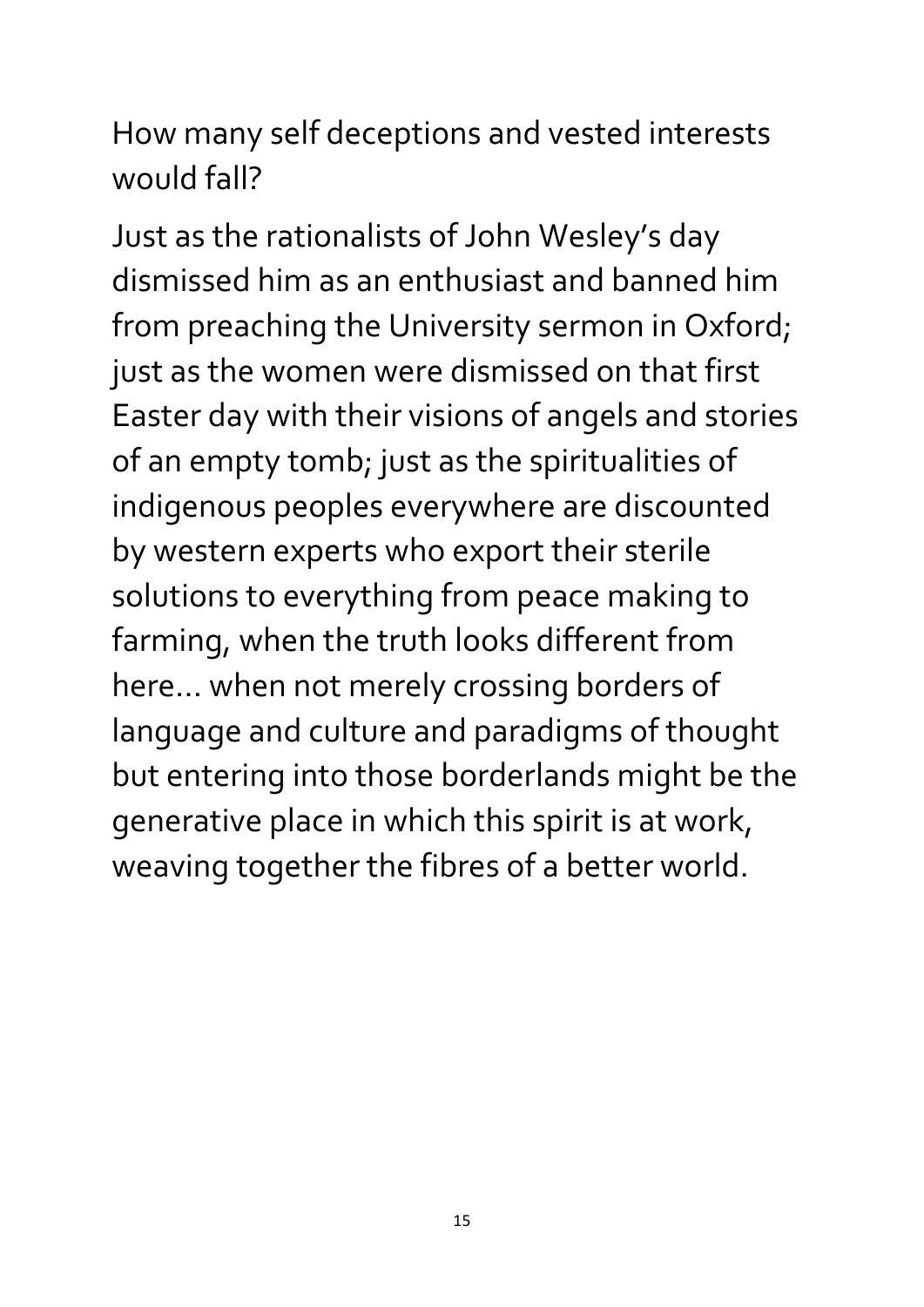So Postcolonial theory tasks the privileged to allow room for other voices; and supports the subjugated to find their voice. And yet as the Chicana scholar, Gloria Anzaldúa, insists, to find a counter-stance is not enough because a counterstance is not a way of life. It is not enough to stand on one bank throwing stones against the other, even from the place of subjugation; it is not enough even to switch sides from one bank to another in solidary with those who protest - not enough to stand against the West, even as a westerner, or against Christianity, even as a Christian, or against patriarchy or against heteronormativity. Rather, Gloria Anzaldúa invites us all into the Borderlands of her Valley home, in which new, rich, enriching and life giving, intersectional identities can be wrought that are not blind to the flaws and oppressions of our home cultures – whether Western or indigenous to other cultures, but are open to the life force that comes like wind and like fire, energising and changing the shape of the world we inhabit through encounter.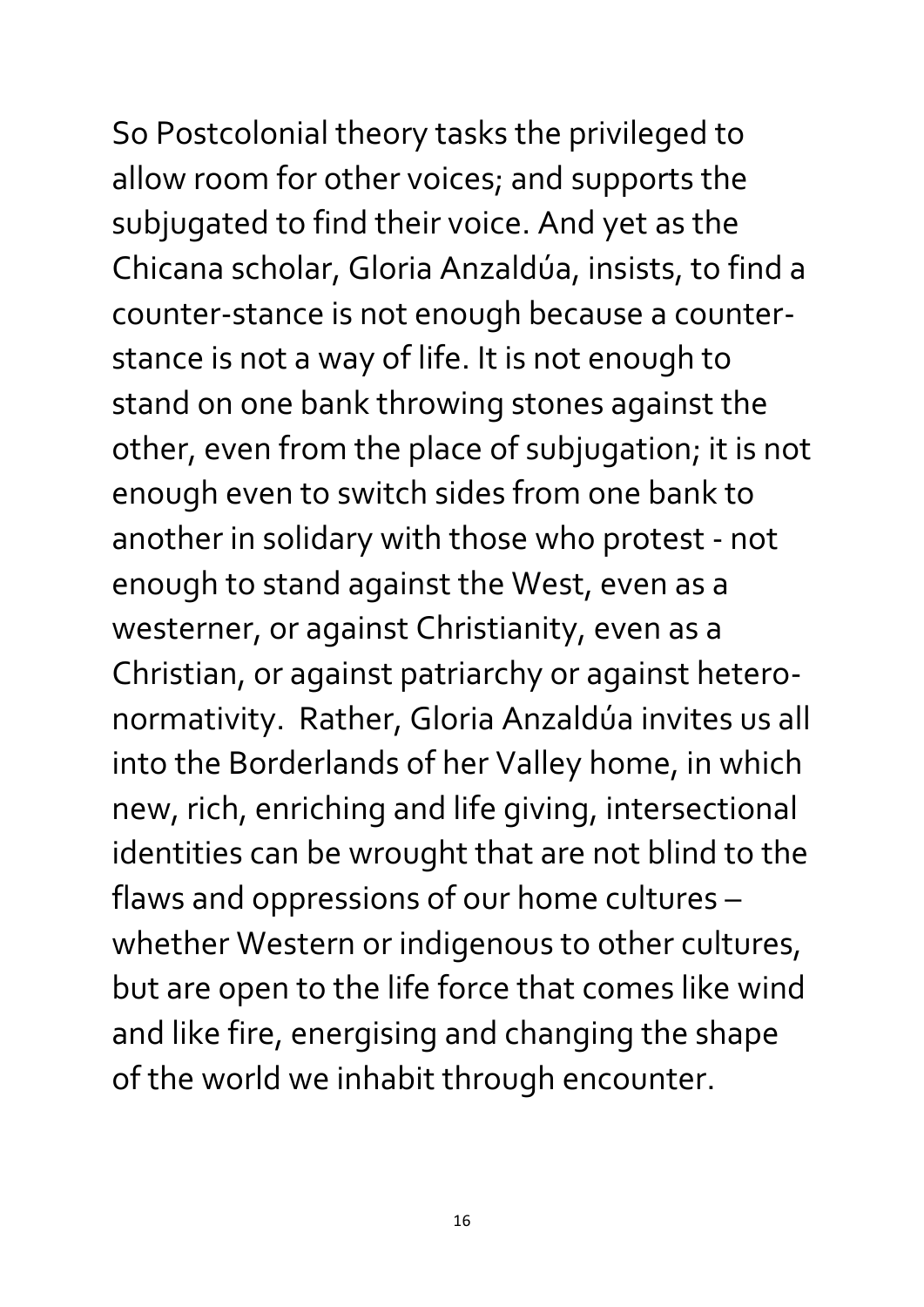It is Easter Day 2022. 7 weeks ago. I am the guest of the Methodist Church in Kenya. Planted by the British in 1862 it has been an independent church since 1967. As I prepare to preach – almost the only white person in a congregation of more than 500, I am aware of the cultural violence perpetrated by my Methodist ancestors in Kenya – the demonization of everything African; the separating of young men and women from the culture around them by refusing to allow them to complete the rites of initiation necessary to adult status in their community; the cutting off from sources of wisdom and identity of generations of people from traditions now half lost; the carving up of denominational missions on tribal lines that still reinforce and struggle to challenge electoral violence – and much more. I have made it my business to read this history and hear these voices and learn from them.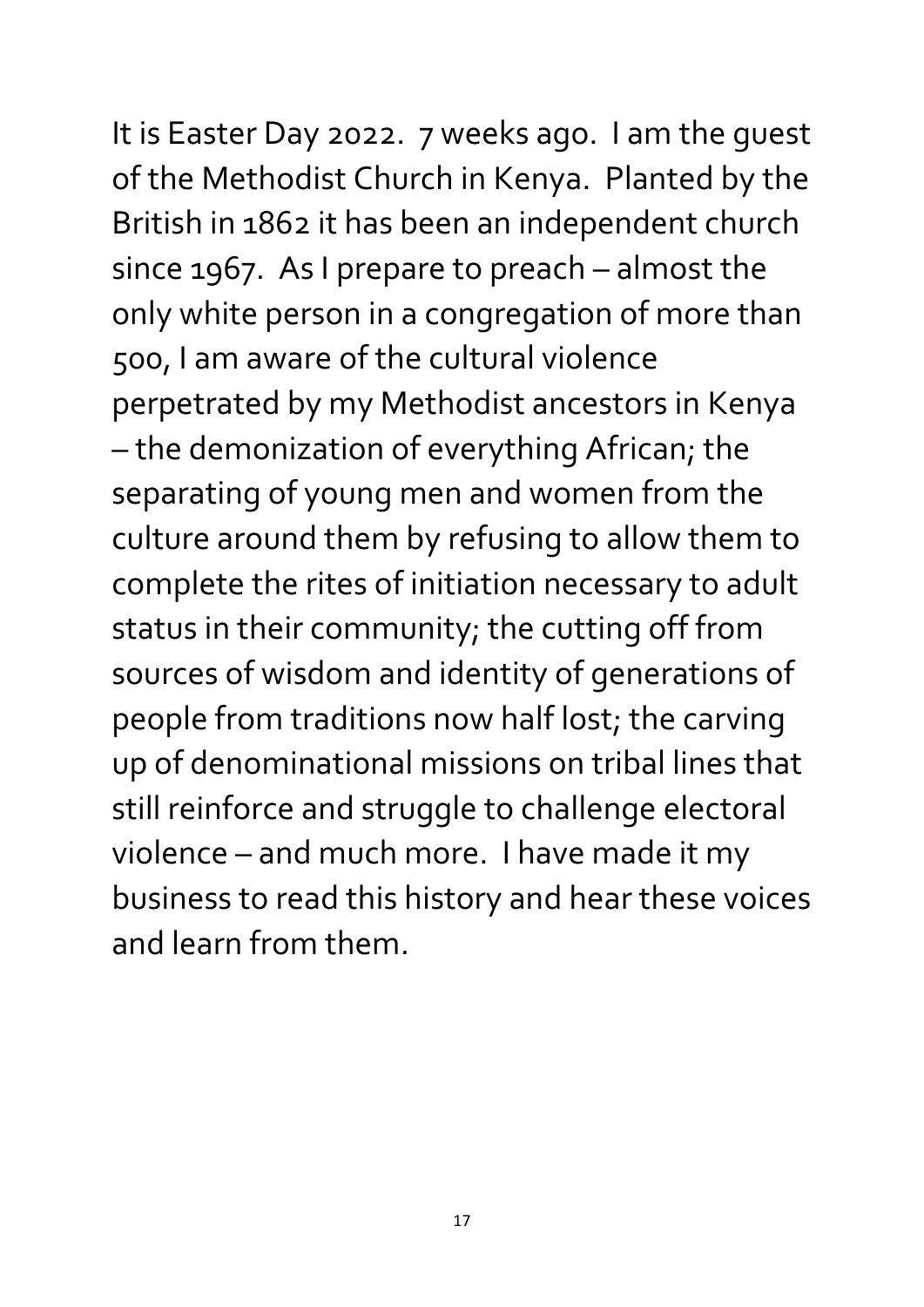And yet important though these voices are for me to hear, there are other narratives that also need a place… the voice of one Kenyan Wesley House research student, for example, as we stood outside the old divinity school where I was taught, and where I was explaining about the expiring of the 500 year lease from St Johns on that property, to which she said, 'You have been teaching theology in this university for more than 500 years? What took you so long to get to Kenya?'

As I prepared to preach the Easter message 7 weeks ago, I knew that whilst cultural humility was essential, this would not be the place for a colonial guilt that would silence me and keep me on one bank or another, because by being invited to preach and into the homes of my Kenyan hosts and into the classroom to teach at the university, I was being invited not to cross a border but to enter the borderland of encounter; I was being invited into a space in which my sense of belonging and identity and home would be changed if I would let it.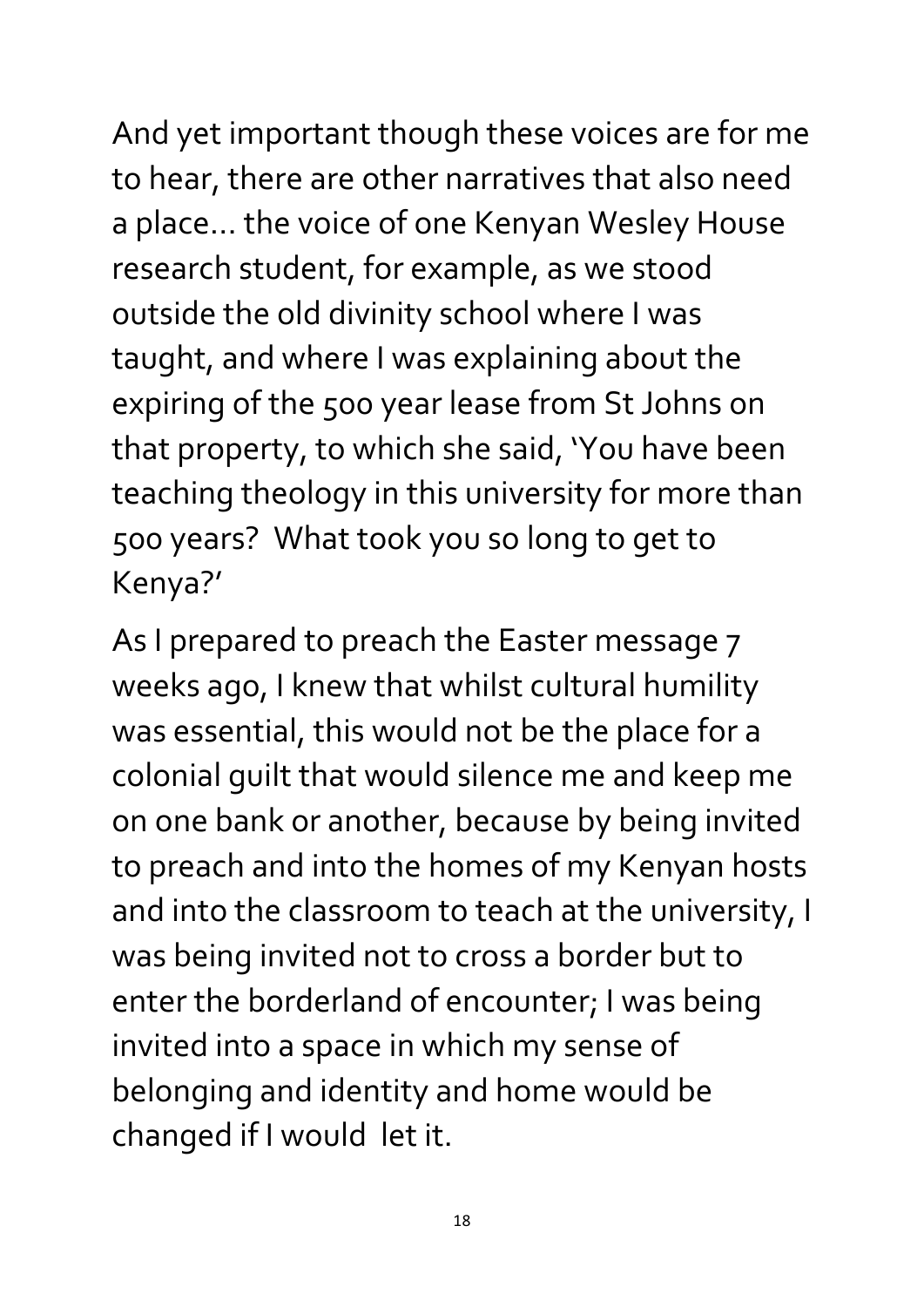Not that all the best of what I have inherited would no longer belong to me… but that I would learn how to share it, as a gift that others could examine and critique, and that I would learn how to receive the best of what others have in their hands… that in the exchange something new might be birthed… dreams and visions of a new heaven and new earth, animated by the Spirit that visited those gathered at Pentecost, who found that they could understand one another.

The experience on that day of Pentecost was the work of a moment. An instant. An ecstatic experience of oneness and communion. And yet the life of the Spirit is not a silver bullet or a magic wand that solves the deep gulfs of understanding and unequal wealth and traumatised histories of our world, it is a way of life that needs to be lived everyday.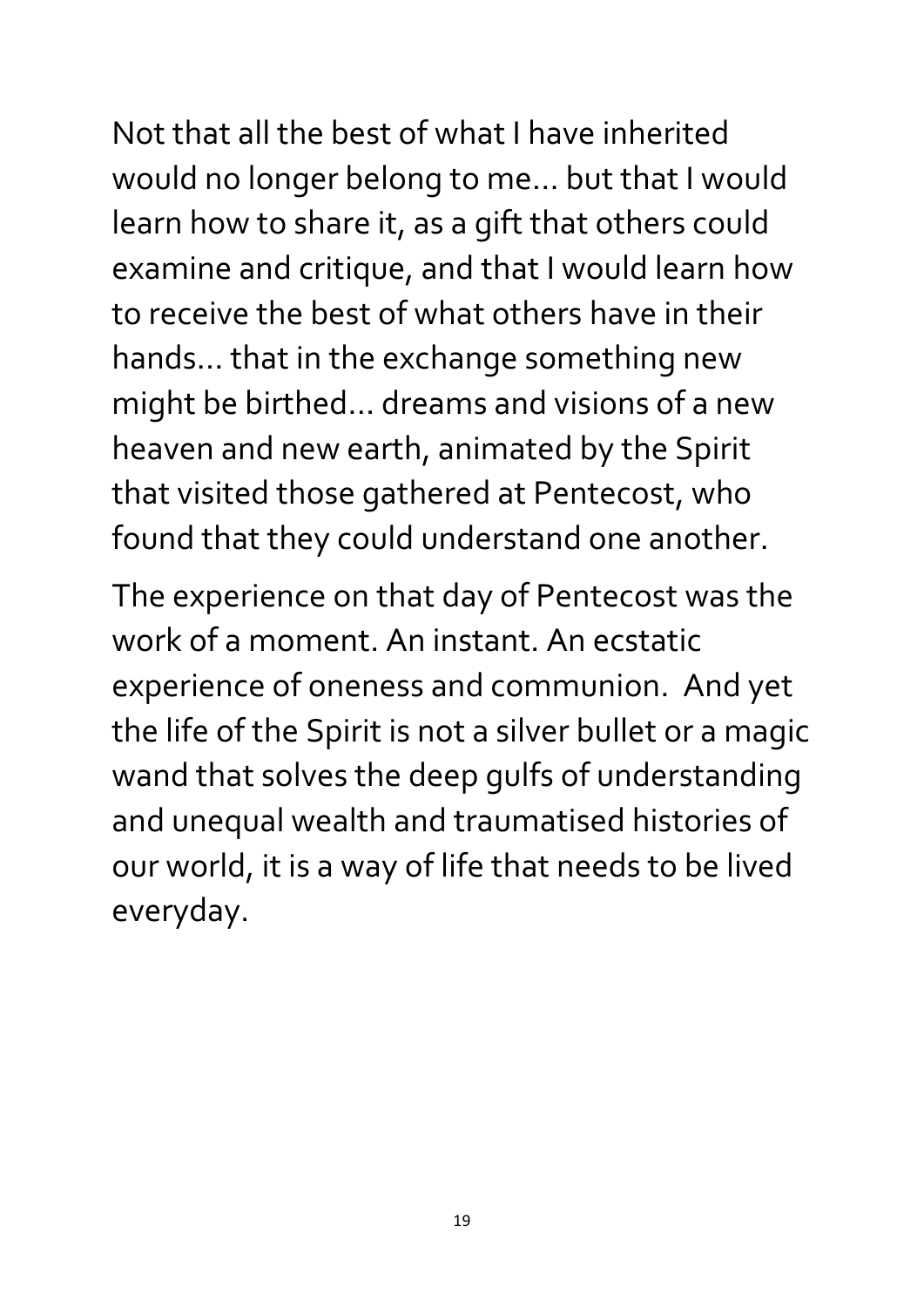In the classrooms of Kenya Methodist University I did not want to be the feted white guest and yet I was in a culture that gives honour to those to teach and lead. The students would not let me wait in line for my food no matter how hard I tried… they wanted me to go first and they wanted to serve me. Nothing else felt right to them and nothing felt more wrong to me. I wanted a classroom that was a collaborative learning space where students would challenge and ask questions and take the learning where they needed it to go but whatever I tried the students were slow to question out of habit and out of respect.

What to do that we might understand one another? I named the gaps. I named my goals. We named the gaps. We named our goals. We laughed. We learned. And there were moments like wind and like fire as something in each and between each burst into life and the miracle of communication happened.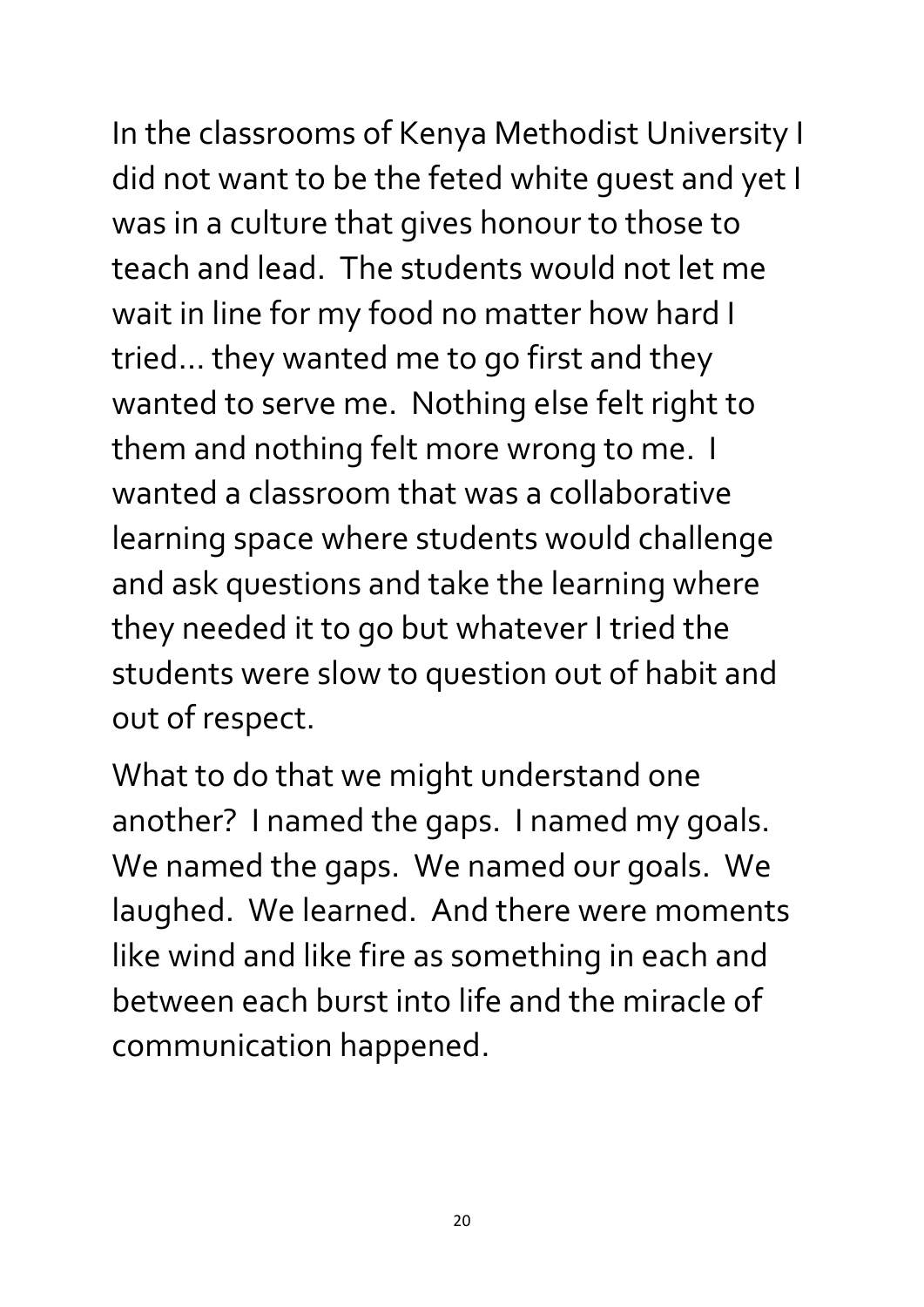And this is why I am here. Because I believe in the non-coercive Spirit of God – which others might name in a myriad other ways – who invites us all not simply to cross borders, but to enter the borderlands of encounter where I believe the goodness of God is at work – in the borderland wherever Mexico and the USA meet; in the borderland wherever colonized and colonizer meet; in the borderland where people of faith and none meet; in the borderland where the proper colleges of a university and its satellite colleges meet; in the borderland where one human heart may meet another and be changed as we have the courage and the humility to let go, not of the Babel of home cultural identities and languages, but of the Babel tower's builders' need to be first, to be best, to be the only, and to be right.

In the borderland where are invited to acknowledge what those pushed to the margins know, that our identities are not a homogenous, God-given, unassailable birthright – British, Christian, white as if these were synonyms, but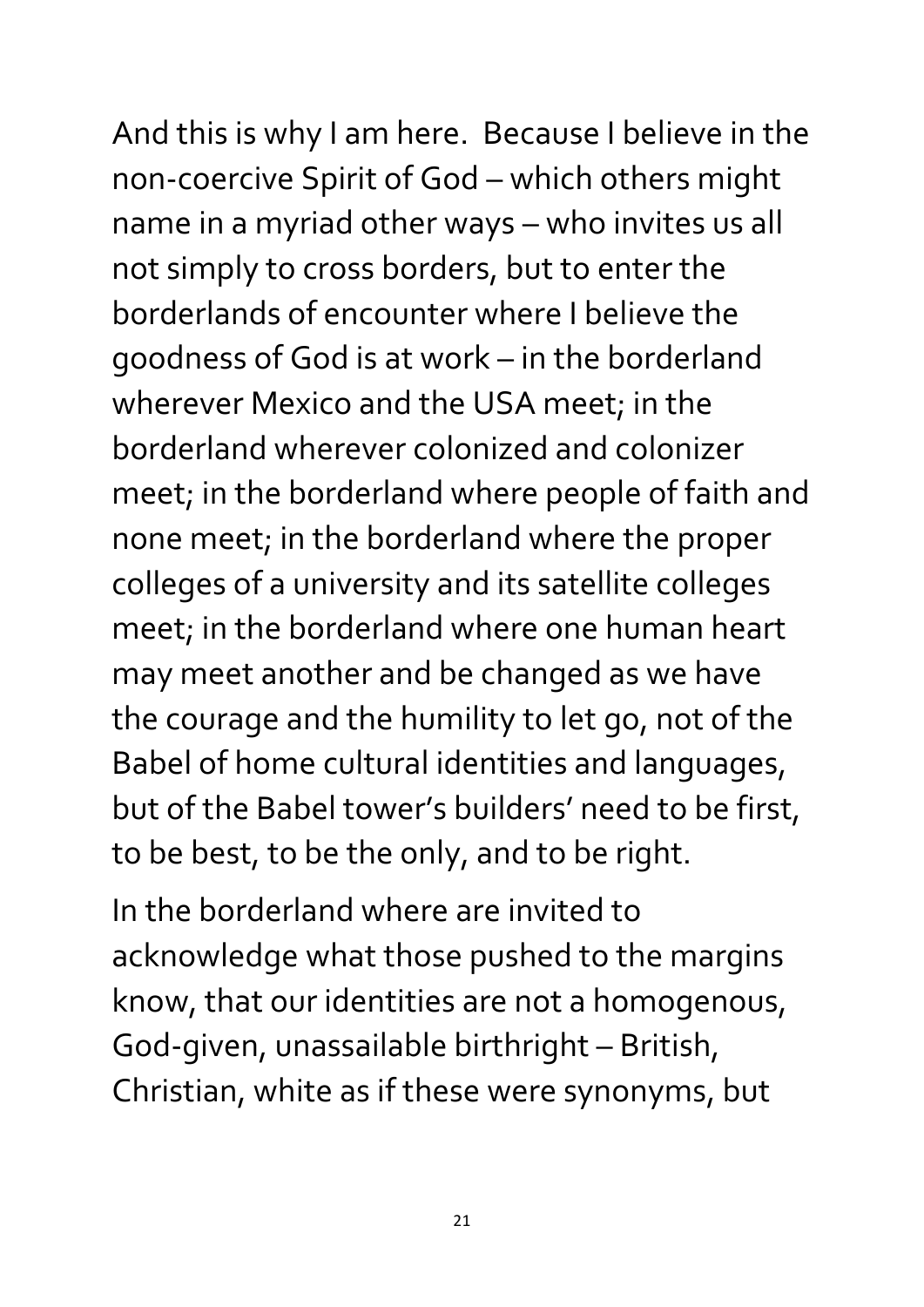are complex, intersectional, dynamic and porous crucibles – of culture and of belief, of gender and of sexuality, of ethnicity and of nationality. An invitation into the Pentecostal borderland where the Spirit of God teaches listening and self awareness, fragility and resilience, self esteem and interdependence.

So, as a child of this nation on this Jubilee weekend, with all its overtones of Empire I want to acknowledge damage done and the huge inequalities that separate us still, and yet I also want to uphold the values to which the new commonwealth is committed of which the next head will not be the British monarch by right, but whomever the member states elect. As a graduate member of this university, with all its brilliance and intellectual history, I want to lay down the superiorities of the canons of knowledge that come only from the western paradigm and open our curricula and our academic appointments to those who see differently because they begin from somewhere else,